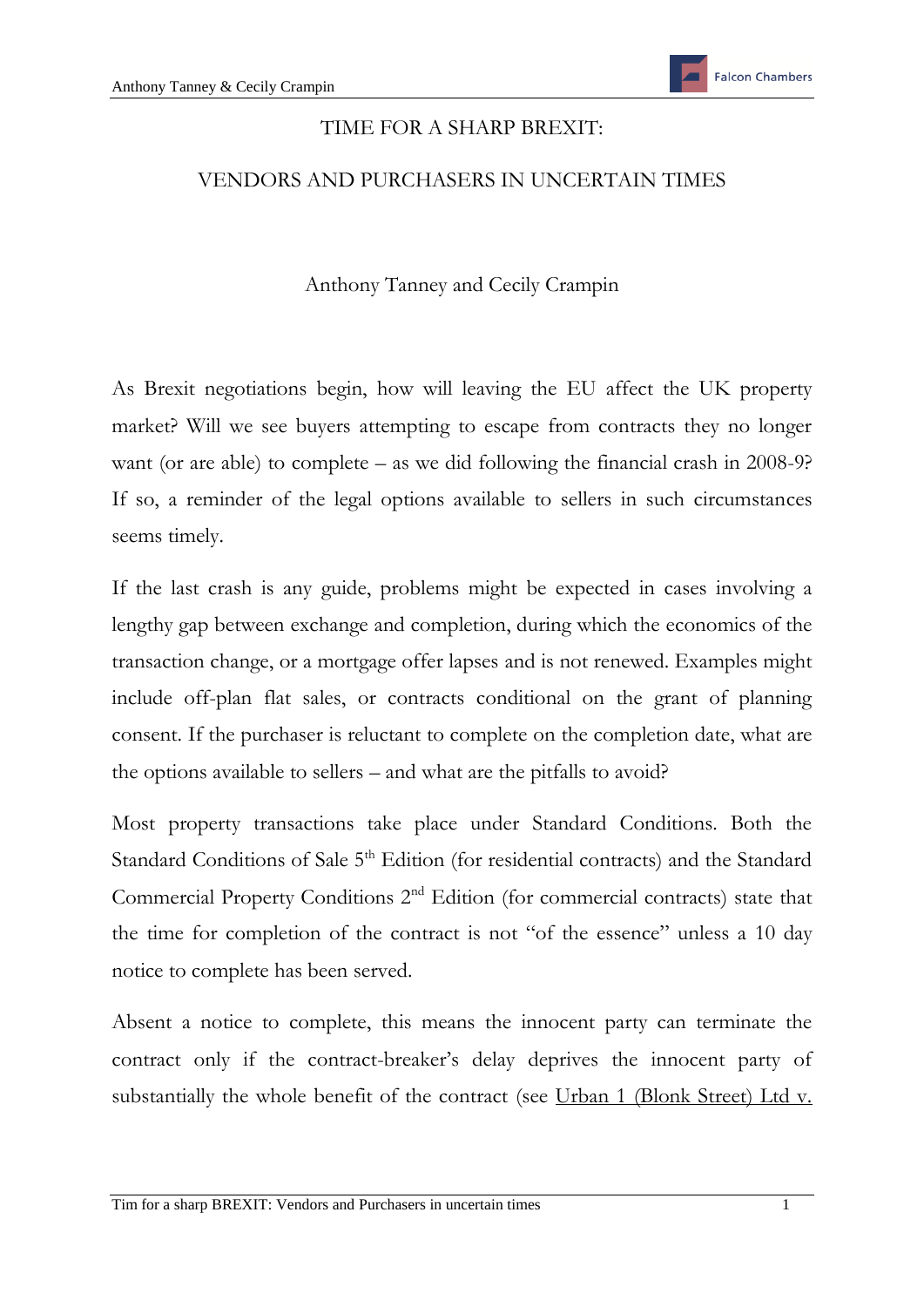Ayres [2014] 1 P&CR 1). This will be very seldom be the case in the context of a sale of real property, where the bargain can still be performed despite the delay.

This has important effects where the seller is itself unready to complete on the completion date – eg where, in an off-plan sale, the construction period has overrun. Unless the buyer serves a valid notice to complete on the seller, the seller's own delay will not usually entitle the buyer to treat the contract as discharged. Moreover, a buyer cannot serve a valid notice to complete unless he or she is "ready willing and able" to complete – which will not be the case if, say, a mortgage offer has lapsed and the buyer is seeking to escape the contract. Thus, in many cases the buyer will be unable to bring the contract to an end – and will remain bound to complete, when the seller is ready to proceed.

Under both sets of Standard Conditions, service of a notice to complete makes time of the essence of the obligation to complete. If the buyer remains in default at the end of the notice period, the seller can terminate the contract, and retain the buyer's deposit. The seller can also sue the buyer for damages, if the purchase price is greater than the market value of the property at the date the contract terminates. The service of a notice to complete is thus a preliminary to the seller electing to terminate the contract. The seller may, of course, elect instead to sue the buyer for specific performance of the contract (if the buyer has the funds to complete).

It is sometimes thought that a seller must serve a notice to complete even before suing for specific performance. This assumption is misplaced - though such a notice may in a practical sense encourage the buyer to perform, by making him fear for his deposit. A valid notice to complete may be served only where the seller is "ready willing and able" to complete.

A seller must take care, therefore, in two particular respects. First, if the seller is in subsisting breach of contract at the date it serves a notice to complete, the effect